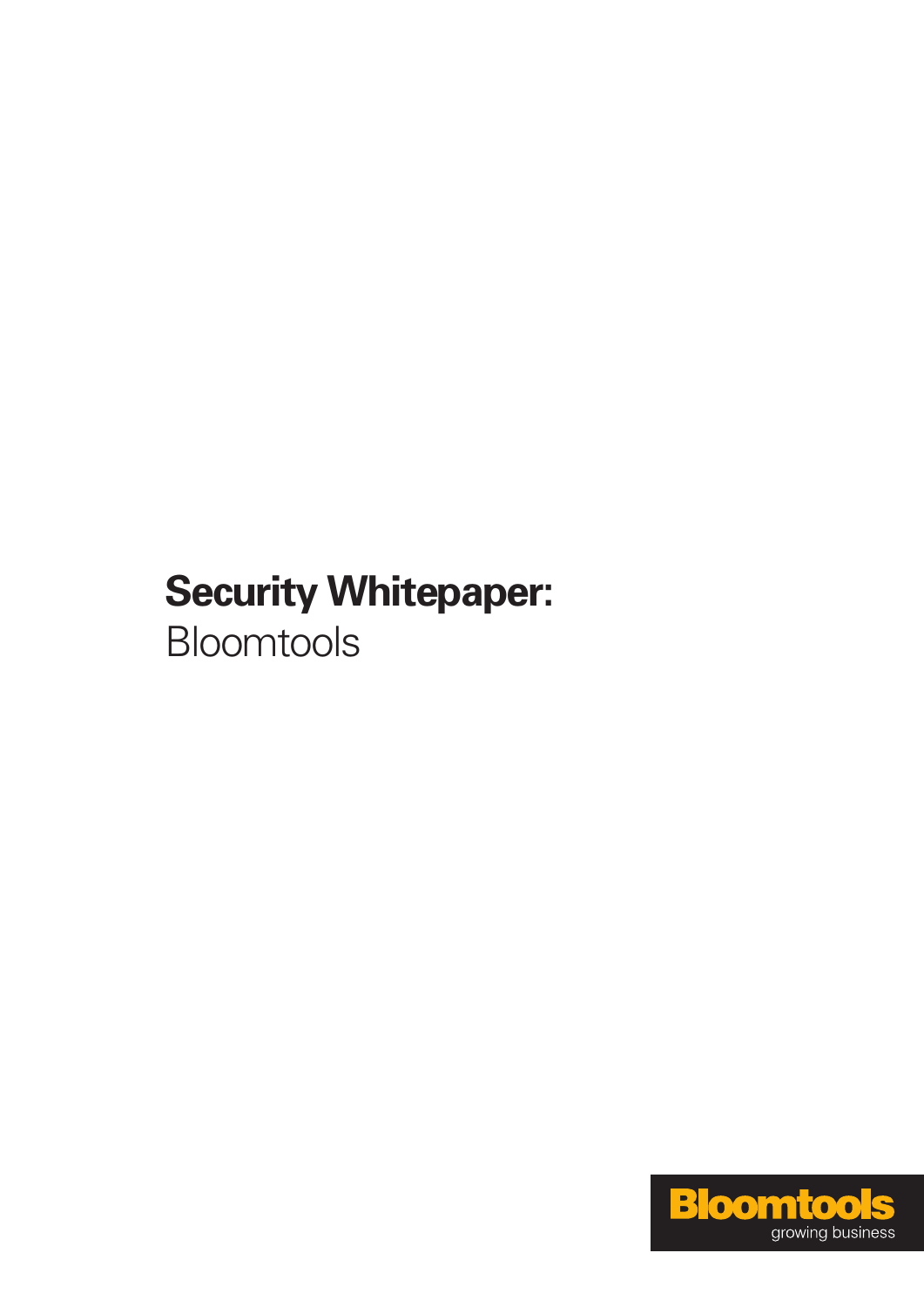# **Security Whitepaper:**  Bloomtools

#### **Table of Contents**

|                                             | 2              |  |
|---------------------------------------------|----------------|--|
|                                             | 2              |  |
|                                             | 2              |  |
| Internal Protocol and Employee<br>Education | 3              |  |
| Physical and Environmental Security         | 3              |  |
|                                             | 4              |  |
| Systems Development and<br>Maintenance      | 5              |  |
| Security Feature Customisation              | 6              |  |
| Policy enforced security features           | $\overline{7}$ |  |
| Disaster Recovery and Business              |                |  |
|                                             |                |  |
|                                             |                |  |

### **Introduction**

Bloomtools understands that the confidentiality, integrity and availability of our customers' data is vital to their business operations and, as a result, security is an integral part of Bloomtools' cloud computing applications, as well as a core element of Bloomtools' development processes. This document will outline how the Bloomtools platform and infrastructure secures its customers' data and is correct at the time of writing.

# **Overview**

Bloomtools' security policy is designed to protect all of our clients' data by constantly monitoring and improving our applications, systems and process to meet the ever-changing demands and challenges of security. The strategies that we employ include:

- Security policies
- Internet Protocol and Employee Education
- Physical and environmental security
- • Operational security
- • Systems development and maintenance
- Security Feature Customisation
- Policy enforced security features
- Disaster recovery and business continuity

# **Security Policies**

The foundation of Bloomtools' commitment to security is its security policies that cover physical, account, network and computer systems, application services, system services, change management, incident response and data centre security. These policies are reviewed on a regular basis to help ensure their continued effectiveness.

In addition to the requirement that all employees follow these policies, employees are educated on the important aspects of informational security, such as safe use of the Internet, working from remote locations safely and how to handle sensitive data.

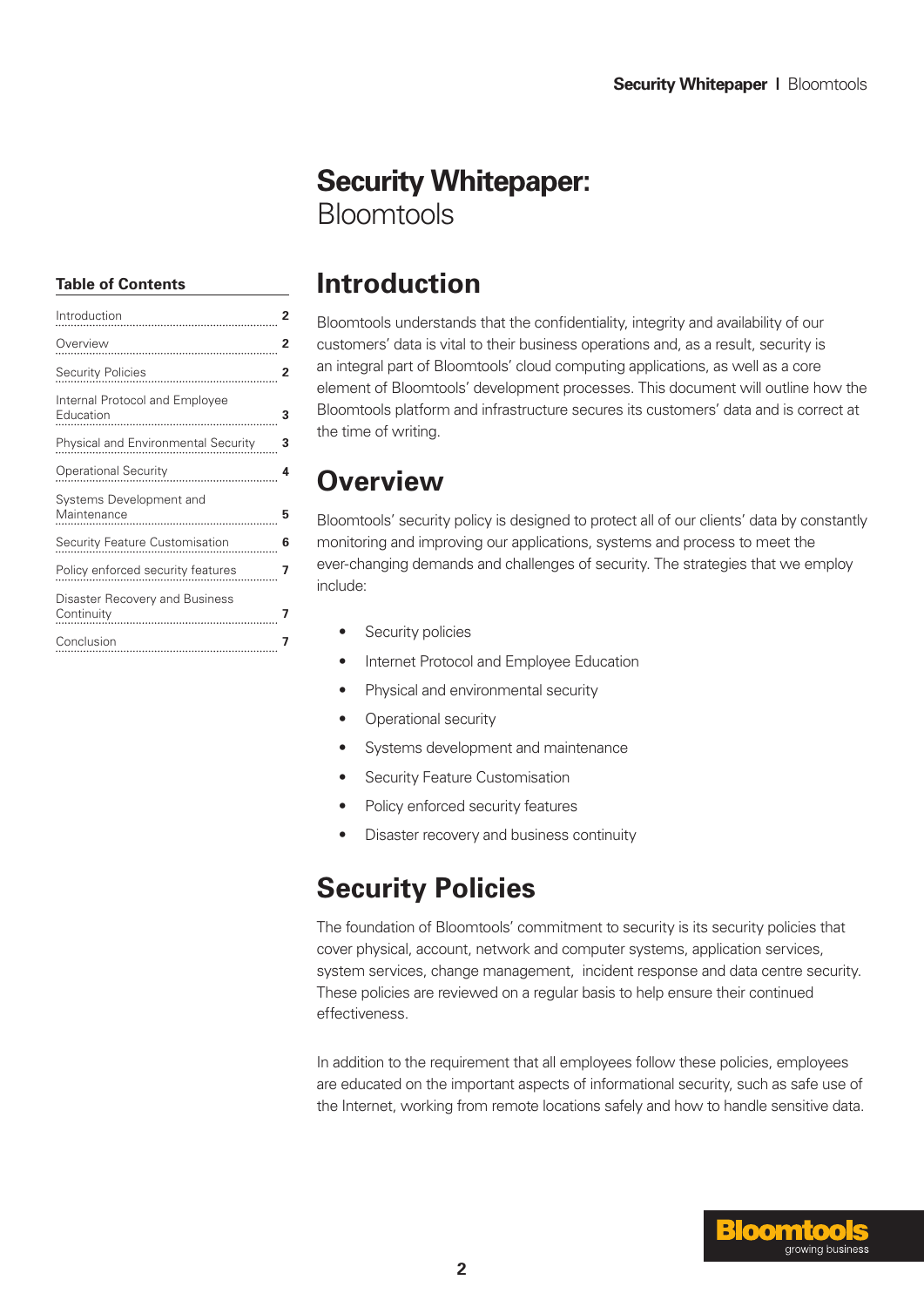# **Internal Protocol and Employee Education**

All employees are required to conduct themselves in a manner consistent with Bloomtools' guidelines regarding confidentiality, business ethics, appropriate usage and professional standards.

Upon hire, each employee's individual education and previous employment is checked. Bloomtools may conduct criminal or other security checks dependant on the role of the individual.

Employees are then required to execute a confidentiality agreement and to then read and understand the company's code of conduct. This document deals with Bloomtools' expectations that every employee will conduct themselves with ethics, integrity and within the law.

# **Physical and Environmental Security**

#### **Power**

Bloomtools' systems are accessable 24 hours a day, seven days a week. Power supply to the servers that run the Bloomtools operating system are maintained through a minimum N+1 redundancy, while the main power is supplied via two 33kV dedicated incomers, a diverse A&B power supply distributor at 11kV via a rotary UPS and multiple ring main circuits. In the event of utility outages, an on-site diesel power generator can support the centre at a full capacity for 24 hours. This generator is also backed up by 24 hours a day, seven days a week fuel delivery contracts to ensure the continued running of the generator in the event of a long, persistent power outage.

#### **Climate and temperature**

As with any hardware, heat is produced by operational servers and computing hardware. To maintain an optimum operating temperature for the hardware a sophisticated air cooling system is used. This system uses both normal and emergency electrical systems to power the air conditioning units. By maintaining an optimum climate and temperature for the hardware, Bloomtools is reducing the possibility of overheating and the consequential server outages.

#### **Fire detection and suppression**

In the event of fire in the Bloomtools server room, a sophisticated automatic fire detection and suppression system will activate and minimise damage to the computing hardware. This system is comprised of fire detection units and flame suppressors in all areas as well as dry pipe sprinklers in technical areas, dry risers to all floors and a smoke and gas clearance system. Manually operated fire extinguishers are located throughout all the data centres and staff are regularly retrained in their use as well as other fire safety proceedures.

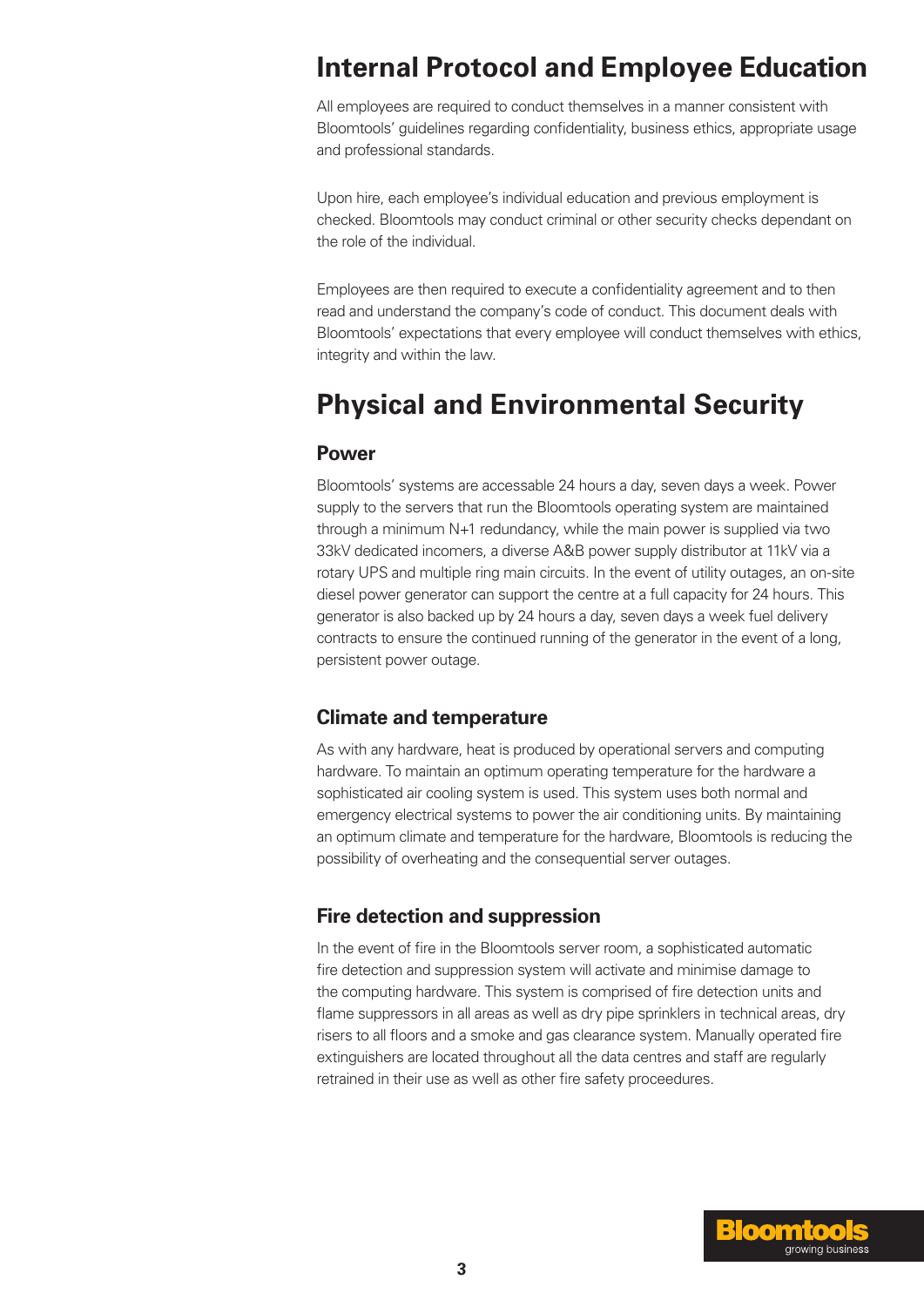# **Operational Security**

#### **Network Security**

Bloomtools uses a number of defence mechanisms to protect the network perimeter from external attacks. In order to traverse Bloomtools' internal and external networks, services and protocols must meet our stringent security requirements.

The components that make up the network security are as follows:

- Access to servers via shell connections is not possible except to authorised locations and personnel.
- All traffic is routed and monitored through commercial grade redundant firewalls.
- Network segregation is enforced using private network switches.

### **Operating System Security**

Bloomtools uses proprietary software, which means that is has been fully developed by Bloomtools' own team of programming experts. The team uses a hardened, enterprise version of Linux specifically designed to only use the features and functionalities required of the Bloomtools system. This means that all others funtionalities of the system are disabled, allowing Bloomtools to retain complete control over the system and what it is capable of performing.

The Bloomtools security team are constantly researching new security measures and threats and updates are performed on a regular basis.

### **Access and Authentication**

Each Bloomtools employee accesses the Bloomtools system using a two-factor authentication system comprised of a unique RFID key and a password. All passwords used comply with Bloomtools' strong password policy which requires a minimum password length, the inclusion of numbers and symbols, regular password resets and a Word Verification feature when multiple unsuccessful login attempts have been made.

Individuals are not aware of any of the passwords required to access Bloomtools' systems. At the end of a person's employment, their unique RFID key is returned to the employer and their access is fully disabled.

### **Authorisation Controls**

Employees of differing roles are given different access rights based on their job inclusions and responsibilities. In the event that an employee requires additional access rights for a duration, a formal request for extended access permissions needs to be made by the employee, approved by Bloomtools Security Management and then disabled when the access right is no longer required by the employee.

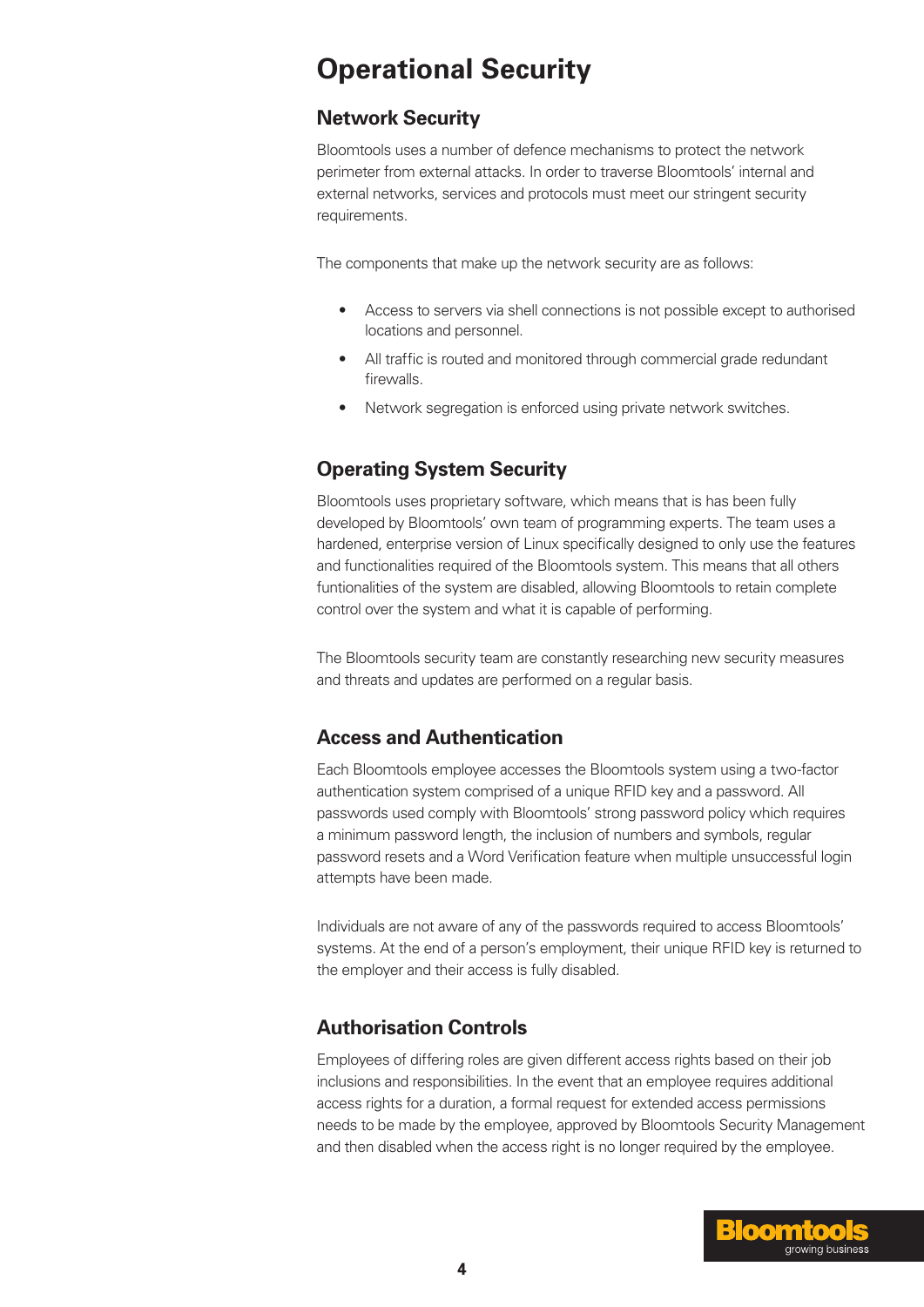Bloomtools employees are only granted a limited set of permissions to access client data. If the employee requires further access to client data, the client must approve this access prior to the employee accessing the client's data. Access rights to the client's data will be terminated when the employee no longer requires the client's data to perform their role.

### **Audit Logging**

Bloomtools logs all access to the Bloomtools production system and data in order to monitor any unauthorised access of the system. These logs are reviewable by Bloomtools security staff on an as-need basis.

### **Physical Security**

The Bloomtools datacentre is one of the most sophisticated in the world and employs a range of strategies to ensure that Bloomtools' systems are keep at high security. These strategies include:

- Management and patrolling of the building by highly trained control staff 24 hours a day, seven days a week.
- Multiple closed circuit TV points.
- Secure entries and exits to the building in addition to limited access areas.
- All access to the facility is logged and recorded.

### **Monitoring**

All Bloomtools servers are monitored 24 hours a day, seven days a week by two teams, one in Sydney and the other in Texas. These teams are dedicated to monitoring the traffic for any suspicious behaviour, security threats or any other activity that may compromise the security of the Bloomtools system and its associated data. Both monitoring teams are bound by a five minute live response time to server incidents and outages.

# **Systems Development and Maintenance**

### **Multi layered Development**

Most of the Bloomtools system is engineered to be run off a central set of core functionality that has been designed to avoid certain classes of vulnerabilities. For instance, the database access layers of Bloomtools are designed to be inherently robust against query language injection vulnerabilities, or HTML template frameworks with built-in defenses against cross-site scripting vulnerabilities.

Some of the security risks solved with this approach include;

- Injection Attacks (SQL, XSS, Command, Remote Code)
- **XSRF Attacks**
- **Session Security**
- Secure File Uploads
- **Creating Secure Configurations**
- Password Security

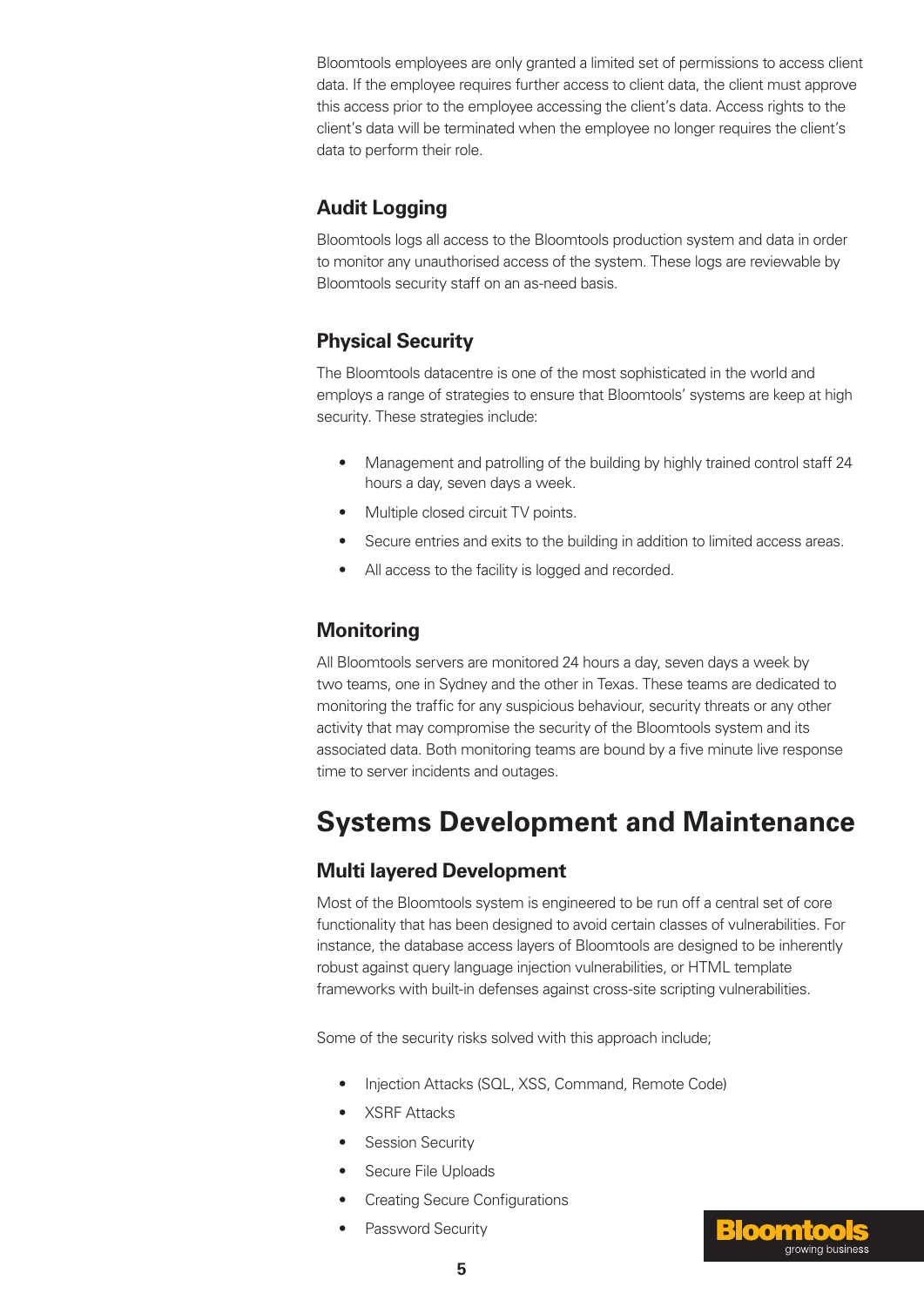- Sandboxes & Tarpits
- Security through Obscurity
- Security Implications for AJAX
- **Filtering for Charsets**

#### **Revision Control**

To reduce the probability of human error or oversight in our development process, developers are required to use revision control systems to maintain current and historical versions of their source code. Once an engineer has completed code, it is submitted to a test server where the quality assurance team test the code.

#### **Coding Reviews**

Bloomtools' engineering team are required to partake in a peer-review process on a scheduled basis. These reviews are driven by Bloomtools' culture of quality engineering and integrity and are used to identify possible quality issues of individuals that may result in future security compromises.

The reviews focus on several aspects of an engineer's skills and performance including:

- Adherence to coding standards
- Adherence to style guidelines
- **Quality control**
- Multi-layered security testing

### **Security Feature Customisation**

One of the inherent challenges with security is that as you start to tighten the security of an application, you also start to remove some of its flexibility. As a result the software is written with certain features that allows a customer's domain administrator to dictate their level of security.

#### **Password Strength and Length**

Administrators can set password length requirements for their users. They can also visibly determine the strength of a password using a colour coded indicator when entering in their proposed password.

#### **Login Location Restrictions**

Administrators can restrict access to the system to certain IP addresses, such as the IP address associated with their office. This will help prevent login from unauthorised locations that may compromise the system security.

#### **Maximum Login Attempts**

In order to restrict the success of a brute-force-attack (where a script is designed to